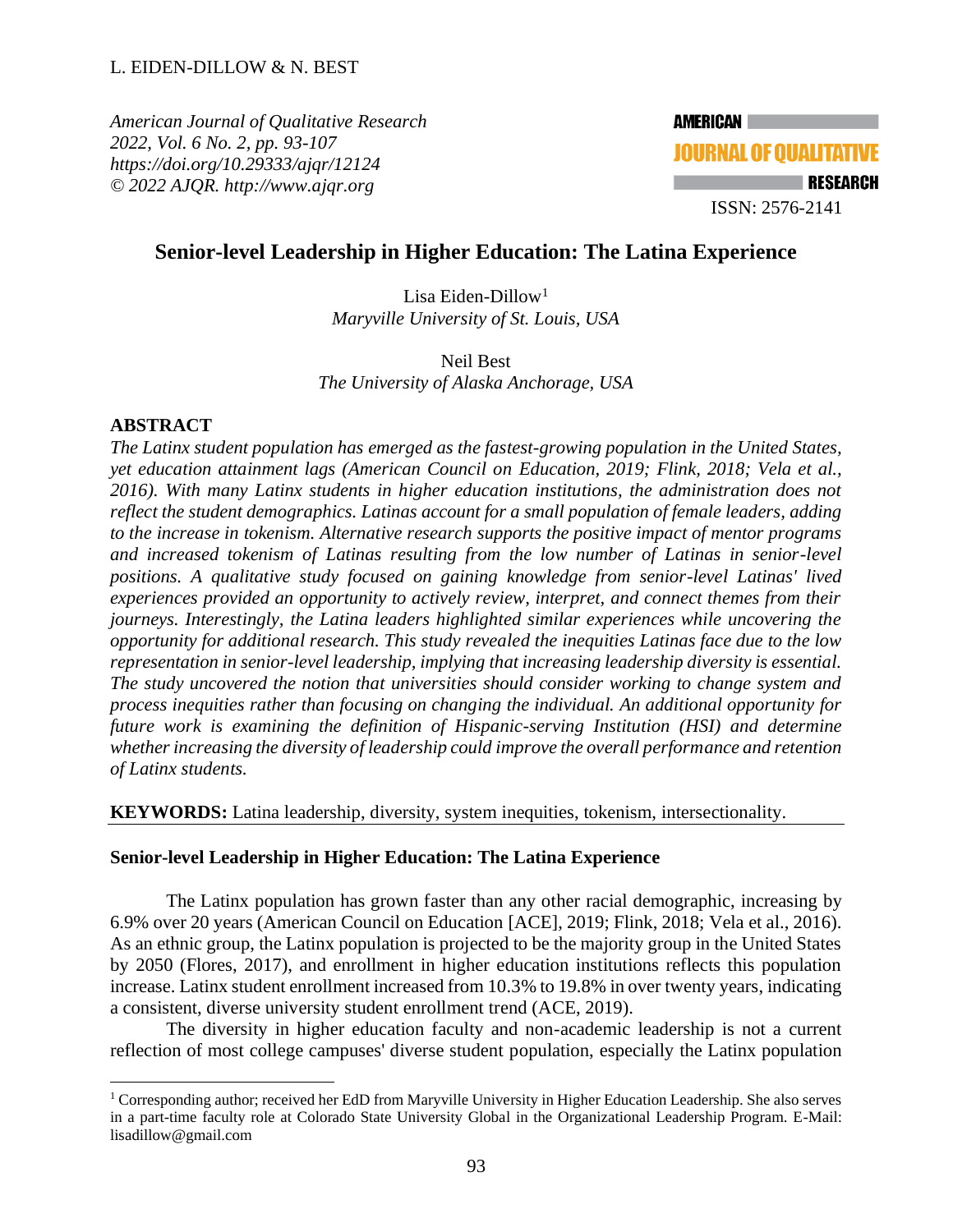(Griffin, 2019). An ACE (2018) president's report stated that only 30% of college presidents are women. Of this 30%, 5% are women of color, and of that 5%, less than 1% are Latinas. As the Latinx student population continues to increase, the representation of the Latinx leadership and faculty positions, including women, would benefit a diverse student population, potentially increase retention, aid in student academic success, and fuel the university and nation's economy (Karkouti, 2016).

# **The Latinx Student**

In 2013, the U.S. Latinx population was approximately 51 million people (Flink, 2018) and climbed to 58 million in 2016 (Flores, 2017). By 2050, it is projected that about 30% of the nation's population will be Latinx distinguishing it as the fastest-growing population in the U.S. (Flink, 2018; Krogstad, 2014; Nuñez & Murakami-Ramalho, 2012). The increase in the Latinx population in the U.S. has translated to the fastest-growing population on college campuses (Flink, 2018; Rodriguez et al., 2016). In 2011, 18 to 24-year-old Latinx students compromised 16.5% of college enrollments, which increased by 13.6% since 1972 (Rodriguez et al., 2016). And in 2018, 21% of college enrollments were Latinx students compared to 25% of White, non-Hispanic students (Excelencia in Education, 2020b). With the Latinx population in 2018 at 18% of the U.S. population, the percentage of Latinx students in college was more significant than the national Latinx population (Excelencia in Education, 2020b).

Despite the increased population in higher education, the Latinx population has a lower academic achievement level and faces access challenges (ACE, 2019; Nuñez & Murakami-Ramalho, 2012; Rodriguez et al., 2016). In 2014, only 15% of Latinx students ages 25 to 29 obtained a bachelor's degree or higher, significantly lower than Asian, White, and Black students (Krogstad, 2016). Moreover, on average, 6% of baccalaureate degrees are awarded each year to Latinx students in the U.S. (Flink, 2018). Furthermore, the Latinx population represented only 7% of graduate student enrollment in 2012 (Excelencia in Education, 2015). According to Gasman et al. (2015), in 2012, only 5.2% of master's degrees and 4.4% of doctoral degrees were awarded to Latinx students. Latinx students earned fewer doctoral degrees than African Americans, Asians, or White doctoral students in 2012. The lag in academic achievement among Latinx students heightens the concern of the Latinx population's ability to economically and socially advance (Capers, 2019).

Research by Capers (2019) indicated a positive correlation between Latinx faculty representation and increased graduation rates. Academic success and retention could also equal the need for faculty and administration of Color (Capers, 2019; Rodriguez et al., 2016). In using data from 2002, Zerquera and Gross's research (2017) noted a direct correlation between the proportion of faculty of color on campus to the success of students of color on campus, including the attainment of baccalaureate degrees. Having a higher percentage of faculty of color may create an environment of support and mentorship for students. In return, this may help retain students of color and create a positive, innovative atmosphere (Abdul-Raheem, 2016; Zerquera & Gross, 2017).

According to the Hispanic Association of Colleges & Universities (HACU) (2017) and aligning with the Title V federal definition, a non-profit university receives HSI (Hispanic-serving Institute) status once the institution's population represents 25% full-time equivalent (FTE) or more of Hispanic undergraduate student enrollment. HSI status allows universities to receive federal grant funding to support and strengthen programming and services for Hispanic Americans and other underrepresented populations (U. S. Department of Education, 2020). Many institutions use this funding to provide accessibility to the Latinx population and increase student academic success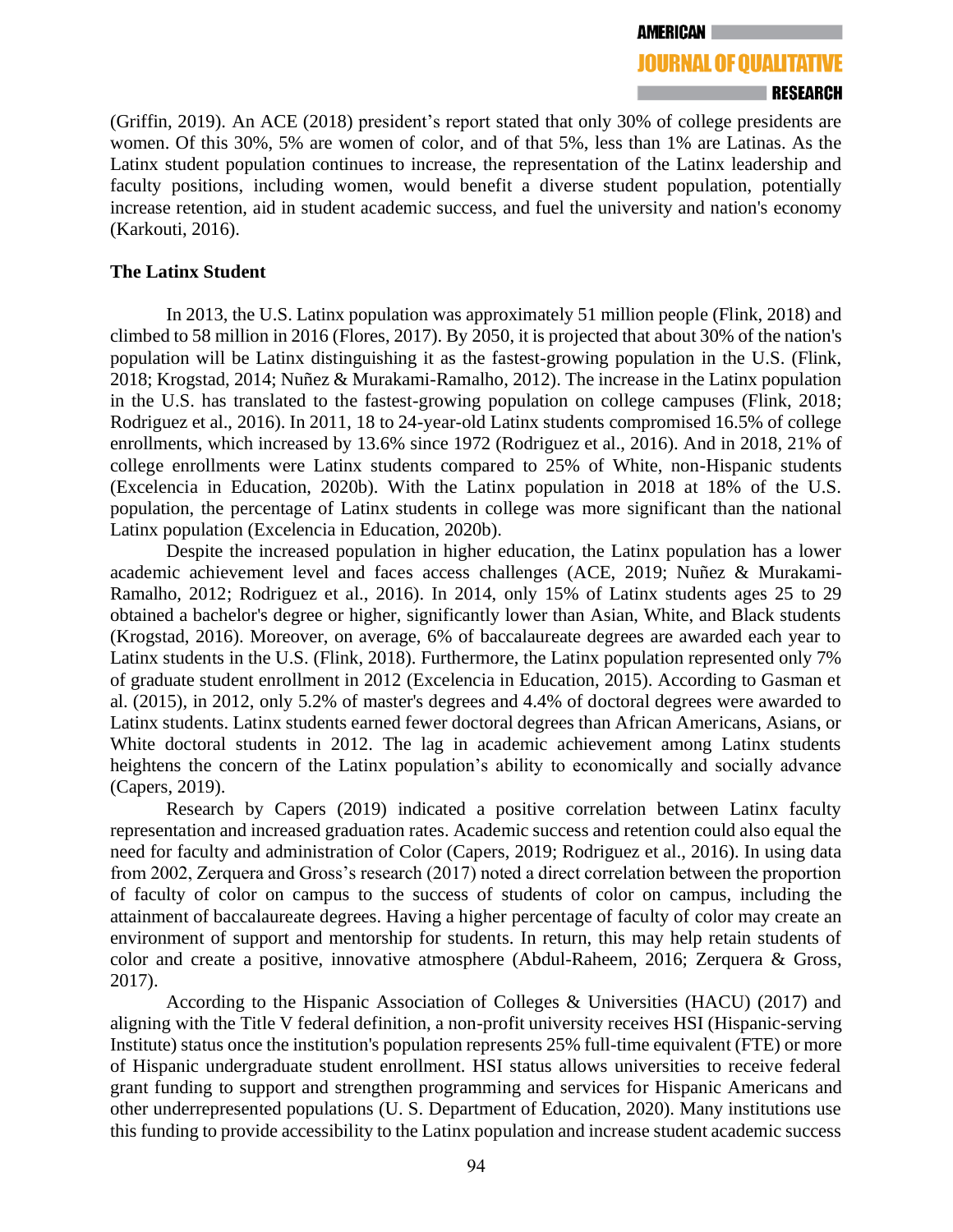rates (Aguilar-Smith, 2021; Capers, 2019). Today, HSIs have increased by 93% in the past ten years, reaching 569 institutions serving 67% of all Latinx students. In addition, approximately 352 institutions are emerging HSIs approaching the 25% FTE enrollment (Excelencia in Education, 2020a).

## **Latinas in Higher Education Leadership**

In the last 30 years, women have slowly increased their presence in higher education senior leadership roles; however, Latina representation lags (ACE, 2017; Longman & Anderson, 2016). In 2015, women held 32% of full-time faculty positions, of which 4% of these women were Latinas (Johnson, 2017). These numbers are similar for Latina presidents in higher education institutions. *The American college president study: Minority presidents* conducted by the ACE (2018) reported that in 2016, women represented 30% of president positions, with only .88% Latinas, down 1% since 2011. While the Latinx population increased, the Latina representation in senior-level leadership positions in higher education decreased (Ortega-Liston & Soto, 2014).

As a theoretical framework, intersectionality was first introduced in the late 1980s by feminist and scholar Kimberlé Crenshaw (Shields, 2008). Intersectionality focuses on the obstacles faced by individuals who identify with multiple social categories and how they also identify with another class (Cho et al., 2013). It posits that individuals have many influences, causing complex challenges (Strayhorn, 2017). Strayhorn (2017) defined intersectionality as a "theory, explanation, framework, or theoretical model"; however, "it is an attempt to explain the underlying causal mechanism of social phenomena – the how and why of things" (p. 59). This idea provides a more in-depth and inclusive framework when approaching research. Research with multiple lenses offers a sophisticated approach for analysis resulting in a more thorough adaptation of the research questions.

Latinas face the challenge of being a woman in higher education and being from an underrepresented group (Nuñez & Murakami-Ramalho, 2012). Due to their identification as a woman and a woman in an underrepresented population, Latinas are more likely to face racism, sexism, stereotyping, uneven promotion, and inequality in salaries, especially when entering the academic setting (Nuñez & Murkami-Ramlho, 2012). Women of Color, including Latinas, repeatedly report having their credentials and competencies challenged in the professional arena (Kellerman & Rhode, 2017; Sanchez-Hucles & Davis, 2010) and often face the stereotype of being overemotional and uneducated (Ely et al., 2011).

The pipeline theory originated with a focus on providing opportunities for women in both private and public leadership positions in higher education (Kellerman & Rhode, 2017; Longman & Anderson, 2016). Latinas have increased their presence on campus, yet their representation in senior-level leadership positions is minuscule (Johnson, 2017; Kellerman & Rhode, 2017; Longman & Anderson, 2016). Although women are moving into the university environment faster than men, women obtain predominantly entry-level, service, or teaching-only positions supporting the university's functionality, but they are not the decision-making leadership roles typically dominated by men (Johnson, 2017; Sanchez-Hucles & Davis, 2010). With this in mind, the pipeline theory is ineffective and broken (Longman & Anderson, 2016).

Women of color experience criticism and scrutiny, resulting in missed opportunities to advance in leadership positions while their White counterparts progress (Hannum et al., 2015). Because there is often a lower representation of Latinas in higher education, they are expected to work within the ranks of their peers and serve on committees as the ethnic representative, leaving them limited time to engage in mentorship, which could lead to promotions. With less representation in senior-level leadership positions, Latinas lack role models and mentors to follow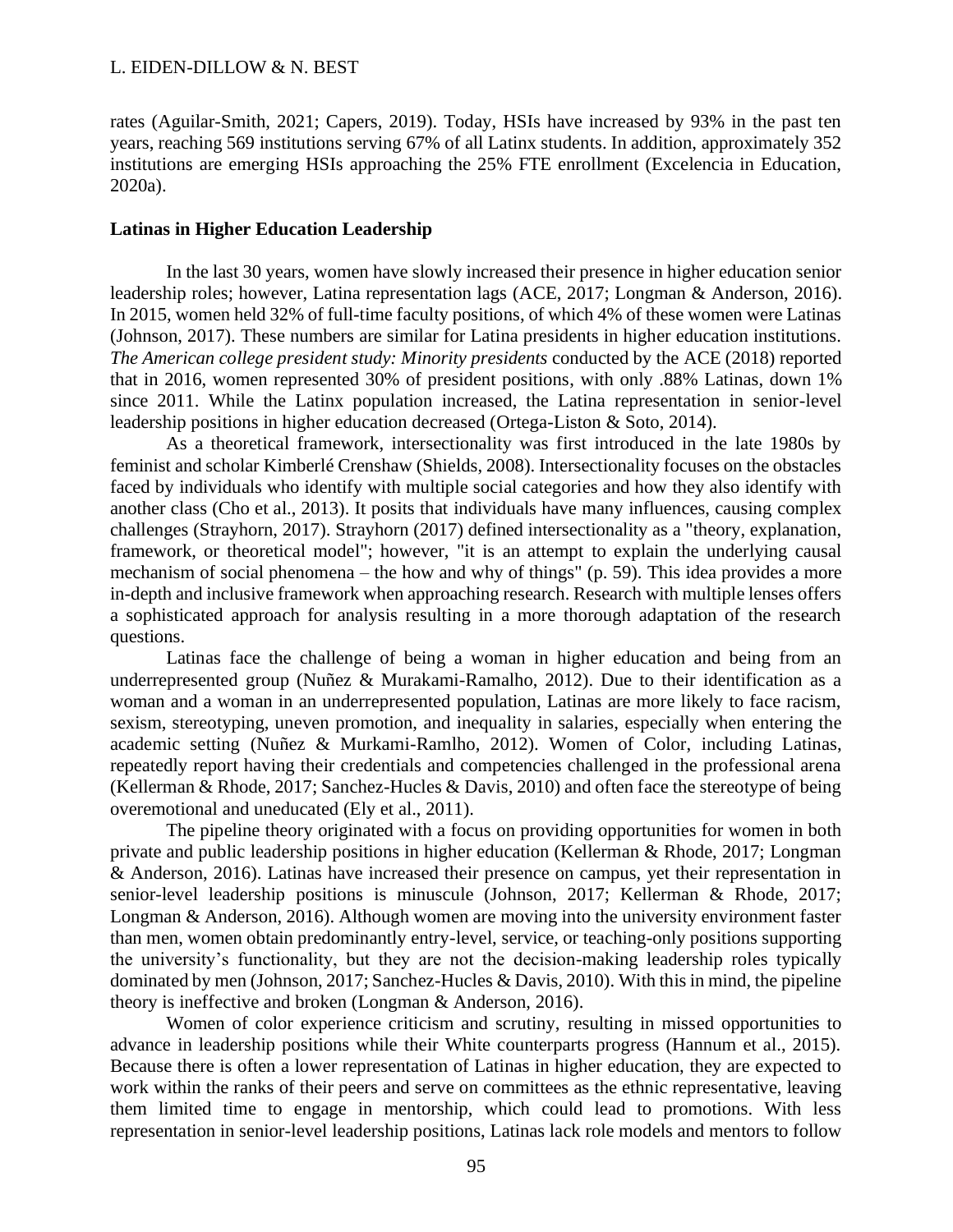#### **AMERICAN**

# **JOURNAL OF OUALITATIVE** RESEARCH

and confide in during their professional careers in higher education (Hannum et al., 2015; Kellerman & Rhode, 2017; Nuñez & Murkami-Ramlho, 2012). With a lower representation of Latinas, they are expected to work within the ranks of their peers and serve on committees as the ethnic representative, leaving them limited time to engage in mentorship, which in time could lead to promotions and an increase in Latinas in administrative and teaching positions (Nuñez & Murakami-Ramalho, 2012; Ortega-Liston & Soto, 2014).

### **Design and Method**

This study aims to create a thorough review of Latina women's lived experiences on their journey to become senior-level administrators in higher education using intersectionality as a theoretical framework and a qualitative methodological approach. The research question driving this study was: What are the shared and lived experiences of senior Latina leaders in higher education in their pursuit of a senior-level leadership position?

To better explore the relationships between the events and the person, van Manen's (1990) hermeneutic structure, comprised of six main steps, influenced this study. The measures include (a) revisiting the nature of a lived experience that interests us, (b) investigating the experience as lived, (c) reflecting on the main themes characterizing the experience, (d) describing the phenomenon in writing, (e) perpetuating a relation to the phenomenon, and (f) balancing research while considering the parts and the whole of the experience. Hermeneutic phenomenology is the most effective way to understand Latinas' lived experiences. Conversing with experts in their own life will enrich the interviews creating a meaningful dialogue (Privitera & Ahlgrim, 2019). From a phenomenological perspective, we had the opportunity to listen, explore, interpret, and connect the meaning behind these women's lived experiences.

Qualified participants were identified using data from the Integrated Postsecondary Education Data System (IPEDS) provided by the National Center for Educational Statistics. After locating universities with a positive percentage of Latinas in full-time staff positions, an institutional website search was conducted to find senior leadership profiles. Once potential participants were identified, email communication was sent to determine their interest in completing the research study. All Latinas identified for this study were currently employed in a full-time senior-level administrator role on their campus.

Data collection occurred through 45-to-90-minute, semi-structured interviews using a predesigned set of seven questions as a guide. The interviews allowed participants to communicate their shared lived experiences in obtaining a senior-level leadership position. Brinkmann and Kvale (2005) noted that interviews are an instrumental dialogue and tool used to gather narratives and descriptions for interpretation after the research. Data analysis identified reoccurring themes presented during data collection. Once the themes were roughly defined, Dedoose qualitative software helped organize and refine themes, input quotes from the participants, cross-reference the data, and analyze prominent themes and intersections of ideas.

#### **Participant Characteristics**

The study consisted of eight Latinas currently working in senior-level leadership positions in four-year colleges and universities located in California and Colorado. Of the eight women, two were from private institutions, and six were from public universities. While the study did not seek to find participants from Hispanic-Serving Institutions (HSI), 87.5% of the participants currently work at HSIs. The women represented positions from across the institution, including student affairs, academic affairs, advancement, engagement, and diversity offices (see Table 1).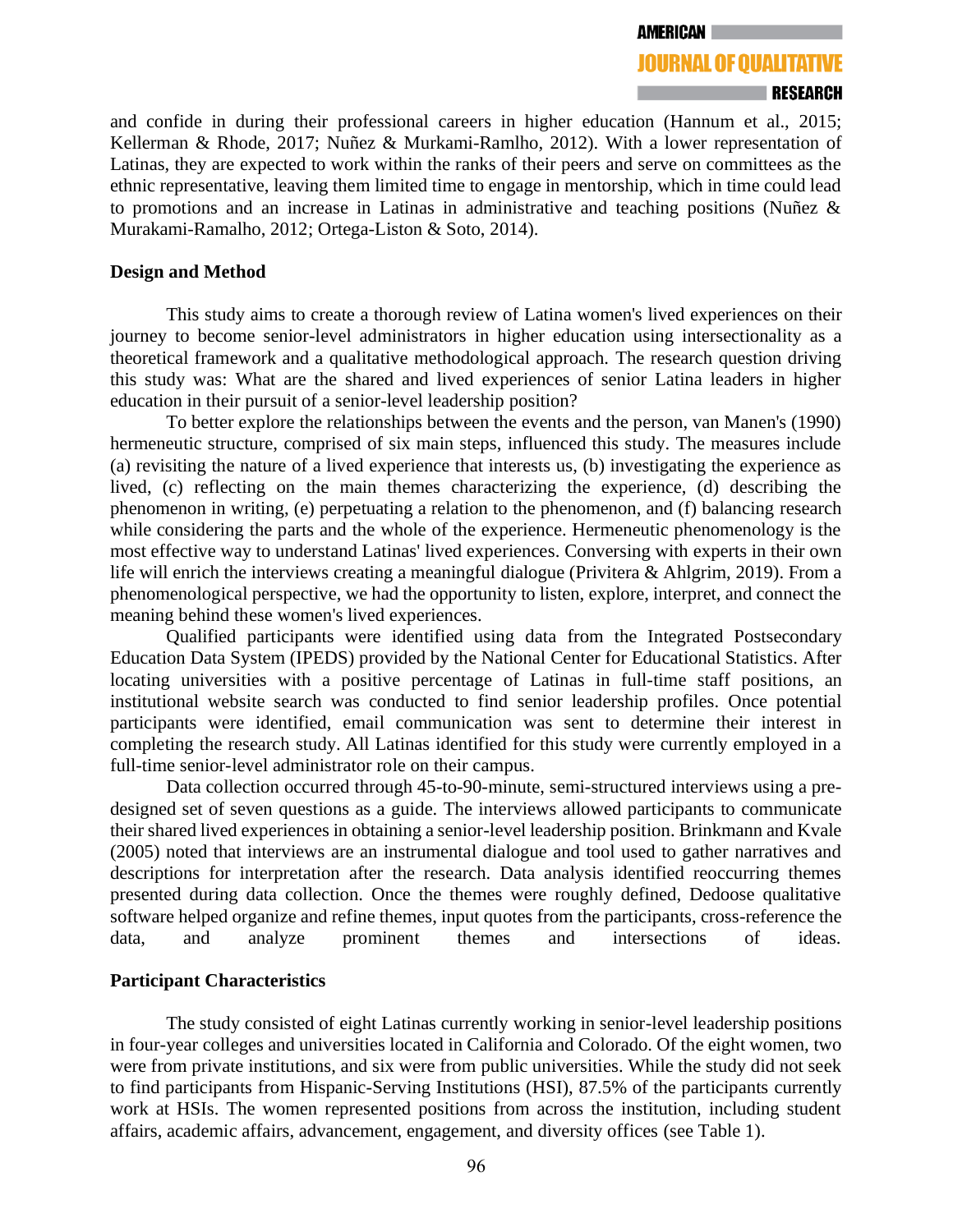| Pseudonym | <b>Position at Institution</b> | <b>Institution Type</b> | <b>HSI</b>     | Cultural Identity   |
|-----------|--------------------------------|-------------------------|----------------|---------------------|
| Laura     | Vice President                 | Public                  | Yes            | Mexican             |
| Nora      | Vice President                 | Public                  | Yes            | Hispanic            |
| Sofia     | <b>Associate Chancellor</b>    | Public                  | Yes            | <b>Puerto Rican</b> |
| Katrina   | <b>Vice President</b>          | Public                  | N <sub>o</sub> | Mexican             |
| Maria     | Vice President                 | Public                  | Yes            | Chicana             |
| Juliana   | Academic Dean                  | Private                 | Yes            | <b>Puerto Rican</b> |
| Raquel    | Vice President                 | Public                  | Yes            | Mexican             |
| Isabella  | <b>Chief Officer</b>           | Private                 | Yes            | Mexican             |

**Table 1** *Participant Profiles*

*Note.* HSI = Hispanic-Serving Institute.

## **Results**

In our interviews of eight senior-level Latina leaders, four prominent themes emerged: (a) tokenism, (b) lack of support circles & the need for mentors, (c) the importance of family, and (d) system inequities in higher education.

# **Tokenism**

Even on diverse campuses, representation at the top is slim, evoking a sense of tokenism for the Latinas in this study. Often within higher education, a single Latinx person can be the lone representative at the top levels of organizational leadership (Nixon, 2017; Ortega-Liston & Soto, 2014). This available representation can be taxing on an individual and a potential barrier for Latinas advancing into senior-level leadership positions. Since many senior leaders are White men, they may not understand what tokenism or cultural taxation entails.

Seven of the eight women noted that tokenism is a challenge they face in their current situations or have faced during their journey to a senior-level leadership position. In reflection, Laura noted how people see her as a token in her vice president position. She explained, "people get really surprised when I walk into a room, and they're like, Oh, she's the vice president." Although being a token can have its challenges, Laura also sees it as an opportunity to break a leadership stereotype. Being the only Latina representation in a professional circle was emphasized in connection with worth and value. Raquel noted the burden of being the only person in the Latinx population helping others navigate the system. "You don't get credit for it. And it's not valued. And it's exhausting." Isabella supported this sentiment by recognizing,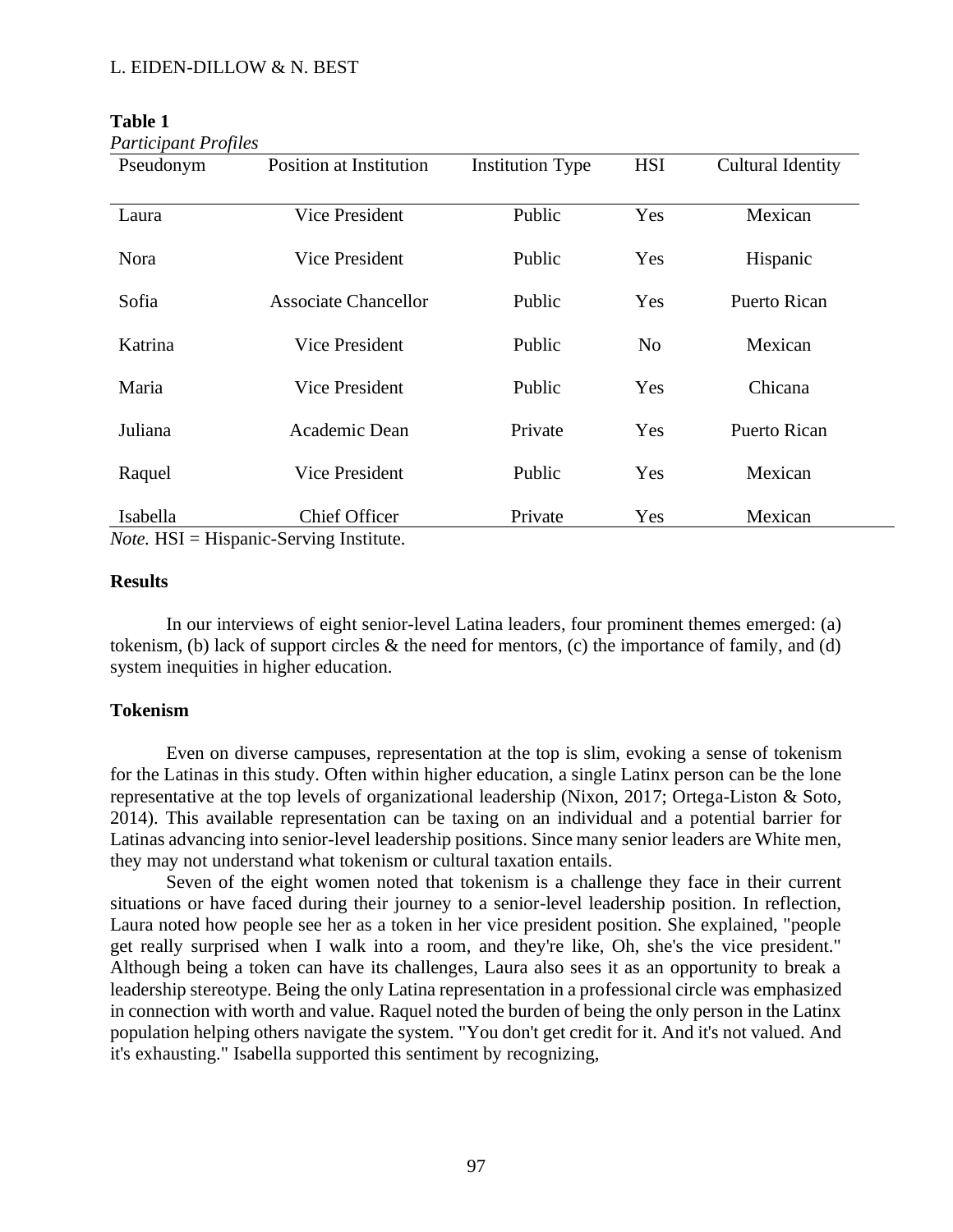*When you walk into a room, and you're in a leadership role, in the back of my mind is, huh, are they looking at me as the token? So that's why you have to keep working twice as hard to demonstrate your worth in your value in your capacity.* 

Through lived experiences, Latinas in this study recognize the positive impact and influence they have on breaking the senior-level leader stereotype. Much of the diversity and inclusion work also falls on Latinas, Blacks, and Asian-Americans (Ortega-Liston & Soto, 2014). Juliana, a dean at her institution, noted that the president's cabinet lacks understanding of much of the "really important climate-changing work" on diversity and inclusion that falls to the mid-level managers and faculty at the institution are almost exclusively women of color. Even though the university aligns with the HSI requirement for the student population percentages, they lack diversity representation at the top, causing any minority person in a leadership position to take on the responsibility of changing the diversity climate for the entire institution. This task is taxing and merely exhausting. Although Maria never thought she would be in a senior-level position in higher education, she took the challenge when presented. She noted,

> *One of the most difficult things I ever managed to deal with, and I still deal with it still happens is that, you know, being a Latina, you're told you should go into administration because we need more of you there. But when you step into administration, those people on the faculty are those people in the staff who were your comadres and compadres a day ago no longer are. Yes, you become an administrator. And somehow, it's like, I lost who I was, like, I lost Maria, and I'm no longer that radical or that activist or anything.*

# **Lack of Support Circles & the Need for Mentors**

All of the women emphasized isolation and loneliness at the top and the lack of networks that supported achievement in high leadership positions. Research supports that diversity at the top will provide support and create an atmosphere for hierarchical advancement (Chanland & Murphy, 2017; Hill & Wheat, 2017). Women empowering and supporting women, getting a posse, and female networks, were all phrases the participants used to describe support circles. In referring to the senior-level leadership, Laura noted, "we really don't have any support at that level." Maria emphasized this thought in her reflection on advancing to her vice president position, saying, "you cannot imagine what the move to senior leadership is like; it is not a simple step, but more like a jump." Isabella also noted it is a journey and a lack of support for women of color, especially Latinas, to emerge in the top leadership positions, "we don't have the network, so we have to build them."

Laura noted the lack of professional support and development once you become a seniorlevel leader. She recognized the role of professional organizations but noted the lack of action and collaboration, specifically with Latinas in senior-level positions. Isabella said the challenges of advancing her career to get to the next position of provost or president. "We have to find our own professional development. We have to lean on each other and our allies."

All eight women overwhelmingly noted that mentors are influential and provide guidance. Most women identified specific mentors along their journey, but a few recognized their lack of mentorship. Raquel said that finding mentors "at a young age can help Latinas see their future potential." Katrina also shared the importance of having mentors, especially in your organization,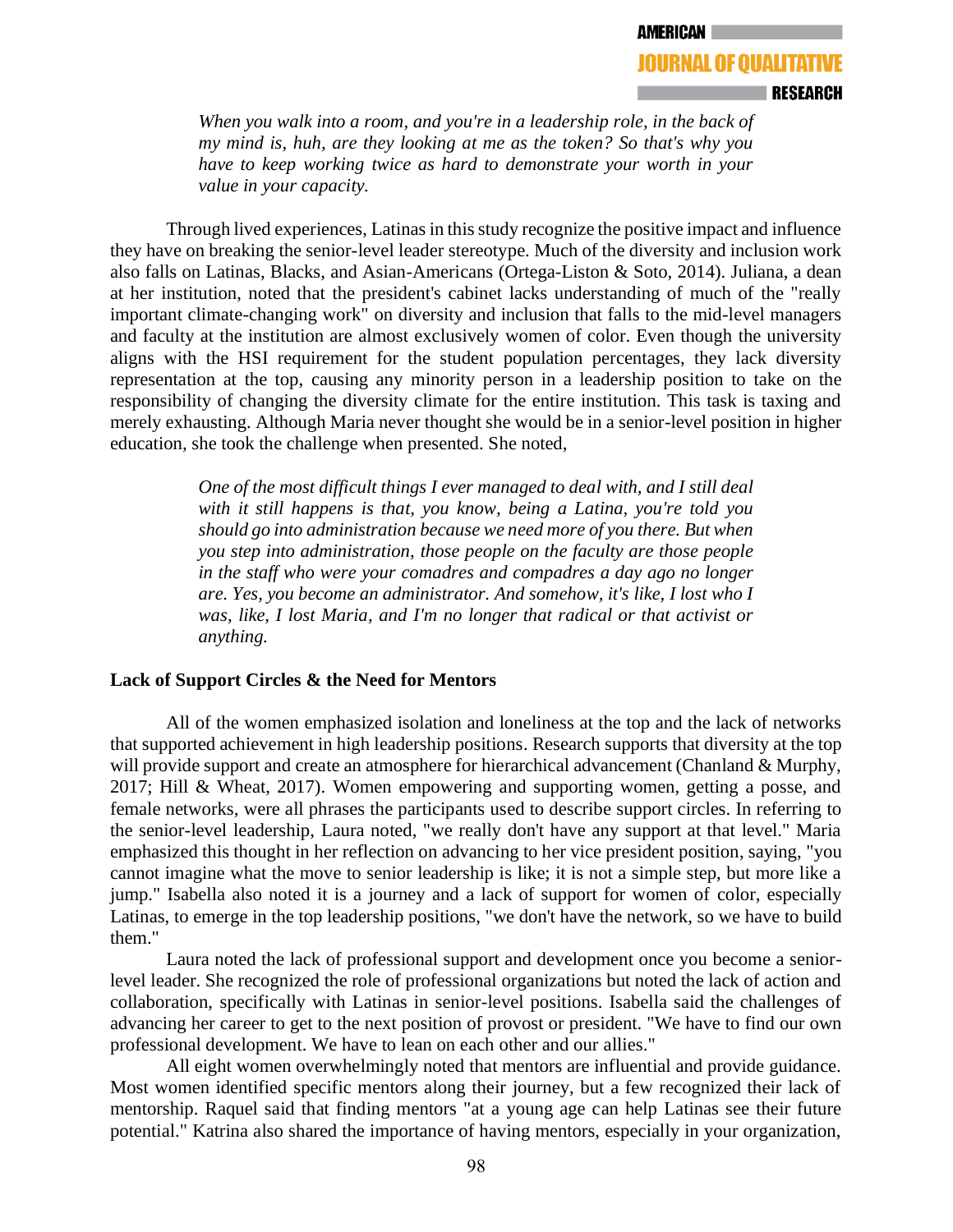to support learning outside of traditional avenues. She noted that mentors support "learning about advocacy, learning about context." Sofia also indicated that you should not only find a mentor but keep a mentor. She also recognizes that not every mentor has to be a woman of color. She shared, "Any person who helps you navigate the field will put your best interest at heart and help you succeed." She shared that she has mentors in her professional career. Yet, she has individuals, mostly men, to educate her on the personal side of her journey, including financial investments and social ventures.

Nora disclosed that she did not have a mentor during her journey but interacted with many influential and supportive people. She noted that mentors are essential; however, it is unnecessary to find a woman of color to guide your efforts, "I think a lot of people who have been champions have been white men." Adding,

> *A very important message to men that they have a responsibility probably more than anyone to consciously take the time to support, cultivate, and open doors for people of color and women in their lives and organizations, because they have that power.*

Katrina also mentioned that the mentors she has had have all been men. She grew up in her system and has been one of the only Latinas in leadership. It was a necessity to find men as mentors. Sofia noted that it is essential "to find and keep mentorships. They do not need to be women of color. Any person who helps you navigate the field will put your best interest at heart and help you succeed."

Although every Latina interviewed did not identify an influential mentor on their journey, they all noted the importance of mentors in navigating their higher education careers. Although Juliana stated she is still seeking mentorship, she is a mentor for others. "I have very purposely sought grant funds. So that biannually, we put on a woman of color and political science workshop, and I serve as a mentor through my professional organizations." All of the women see themselves as current mentors and embrace this identity.

#### **The Importance of Family**

Latinas have a strong foundation set in family and community (Diaz & Bui, 2017). Each of the eight women emphasized the family's influence and importance in starting their higher educational journey or professional careers. Five of these women still live in the communities they have developed their careers in, staying close to the family and friends they know. Also, five of the women were first-generation students. Isabella emphasized, "for those of us that are first gens, we don't know how to navigate systems to begin with." She found that being a first generational student and a Latina during her doctoral program was challenging.

Three of the women were not first generational students but still faced challenges. Raquel was one of six girls known as the smart sisters in their community. She grew up in a poor, rural area with a high Latinx population. Her father placed a considerable value on education and would do whatever was needed for the family to get the best education they could.

The family unit can also play into the barriers Latinas face in pursuing professional positions. As Juliana noted, "many Latinas and women of color are location bound" and hesitate to move away from family, especially as parents grow older.

Having a family while navigating the professional ladder in higher ed can be challenging as well. Katrina noted, "I had my son, the same year, I became the Executive Director of Admissions at the university, and he was a preemie." Growing a family while still trying to navigate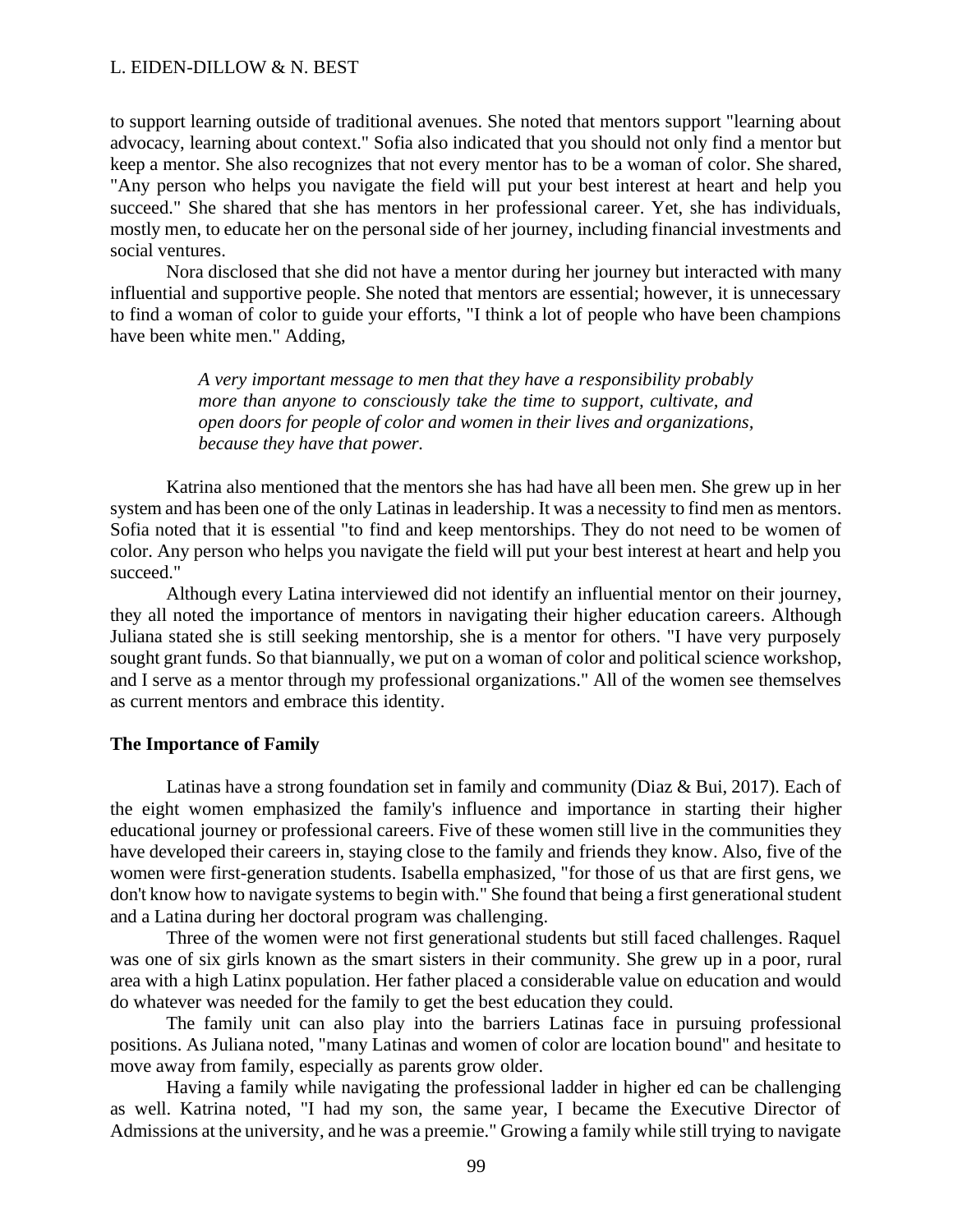in a new position was challenging. Still, she felt that taking a leave from her work would disrupt her influence on institutional policies and her advancement at the university.

# **Higher Education System Inequities**

The interviews highlighted inequities in the higher education system. Seven out of the eight women commented on a system or process inequity within the university structure. Institutions often look at the individual's challenges rather than organizational culture or perception deficits in the system (Burkinshaw & White, 2017). Katrina noted a situation when she wanted to elevate another Latina to be an associate director but was discouraged from doing so. She recalled,

> *I was told that the university was not prepared to have two Latinas in leadership positions at the same as in the same office. And I thought, okay. So, I literally needed to have that position filled by a White male.*

While she knew the Latina was the best choice, the university was unwilling to promote or advocate for a Latina to advance. Katrina also noted that she is surprised at the number of faculty in various disciplines, especially those outside of social science, that have never talked about diversity or equity in their classrooms. These faculty members may be brilliant in their professions, but "they do not have inclusive pedagogy or inclusive ideas in the classroom." She shared a story of training focused on inclusion and social justice where a faculty member stated, "I just did not know that lynching was such a big deal in the black community." While this was a current situation, she recalled that this was not the first time she had heard a similar comment. Many faculty members are influential in producing financially lucrative research for the institution, yet they do not understand the need to introduce inclusivity in their curriculum.

Leadership in higher education can also create inequality. Sofia first came to her university job after working in the criminal justice system as a lawyer. In her quest to "disrupt the narrative," she decided to apply for a position in higher education. During this process, she noted clues of "systemically racist structures of higher ed" causing the imposter syndrome to the surface, creating doubt in her credentials, abilities, and talents simply because she does not fit the traditional mold of higher education professional. Once hired, she went back and told a committee member that questioned her abilities to never doubt someone's credentials verbally in an interview again. She noted, "if you want to change outcomes, you need to change the way you hire."

Higher education is rooted in the traditional systems, and in California, state systems magnify inequities. Maria shared a story where the university could not employ a local minorityowned office supply vendor that was a small business because they were not the system's vendor of choice. She shared that,

> *50% of our students are students of color, majority Latino, majority first in their family to earn a degree, and 80% of them stay in the region." She went on to say that "we are not able to support the small businesses that they are starting because we are bound by these large-scale contracts.*

In reflecting on this scenario, Maria recalled,

*I have noticed a new reckoning of institutionalization of inequity and understanding that policies are not neutral because they're influenced by unions. They're influenced by the very institutions, which are doing exactly*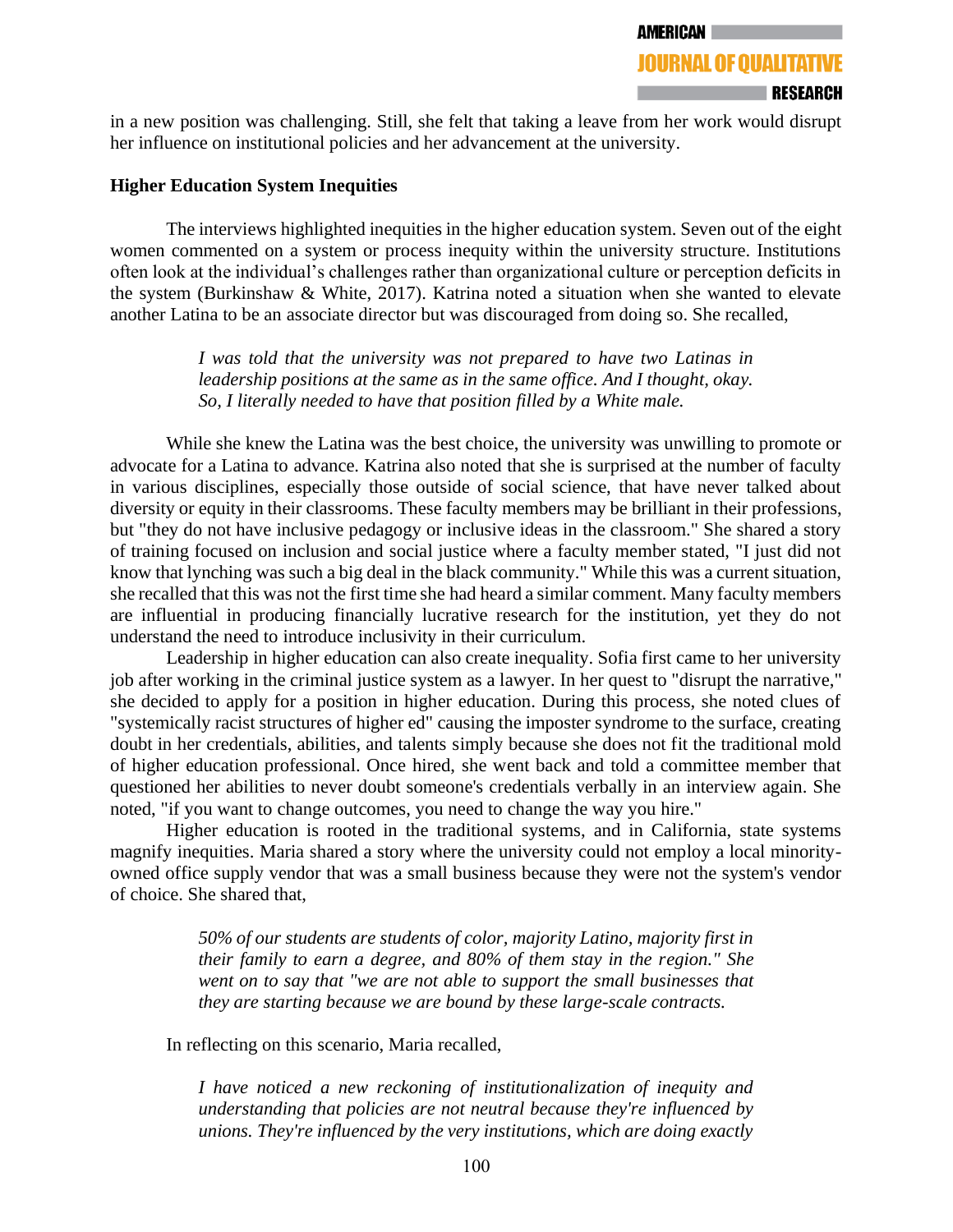*what they're intended to do, which is to create inequities. So, in order to disrupt, we have to really look at those very policies that sustain the system.*

This example is one scenario where unequal systems are not supportive of the university's foundation. Another area of inequity is in leadership for HSIs. Two of the women interviewed explicitly noted the lack of diversity in senior leadership. When Sofia was hired at her current institution, she said that she took the appointment,

> *Because it is an HSI, they had nobody who looked like me in leadership, and there were no people of color. I was like, wait, you're telling me there's an institution that's 71%, Latinx, and the students are not seeing themselves reflected?*

Juliana also noted the lack of diversity in senior leadership and missing degree programming for a traditional HSI, which threw up a red flag when she was considering her current position. She commented,

> *Why don't they have an ethnic studies program if they're an HSI? Or, you know, I'm looking at all the other people I met in leadership positions, and there were no Hispanics and no African Americans and no Asian Americans, but there were lots of women in leadership.*

Juliana found the number of women in leadership encouraging even though the women's diversity in leadership was non-existent.

#### **Discussion**

The results from this study supplemented previous literature indicating that the lack of Latinas in senior-level leadership positions leads to tokenism and a lack of support and guidance for other Latinas wanting to develop a career in higher education. The research also reveals the need to improve the diversity of senior-level leadership positions and create unbiased and inclusive support systems for Latinas as they pursue higher education positions. As shared in the results, the participants see the need to influence young Latinas on their journey. As Latinas and senior-level leaders, they value the opportunity to disrupt the current systems to support the Latinx culture. They also recognize the need to influence the Latinx culture to improve student retention.

#### **On Coping Strategies**

The emphasis on family is essential to Latinas' work-life balance and provides the Latinx community's foundation to advance education and careers (Ortega-Liston & Soto, 2014). Ortega-Liston and Soto (2014) noted that the frequency women enter and exit the workplace to tend to their families stifle their careers. This action alone can hinder women's advancement, leaving an open door for timely promotion for men.

Research has repeatedly magnified the need for support systems and mentoring for women, especially women of color in higher education and contributes to personal and professional growth (Chanland, & Murphy, 2017; Hill & Wheat, 2017; Nuñez & Murakami-Ramalho, 2012; Vela et al., 2016). Mentorship is an excellent opportunity to, formally and informally, assist individuals in guiding and navigating career decisions and choices (Catalyst, 2019; Hill & Wheat, 2017). Within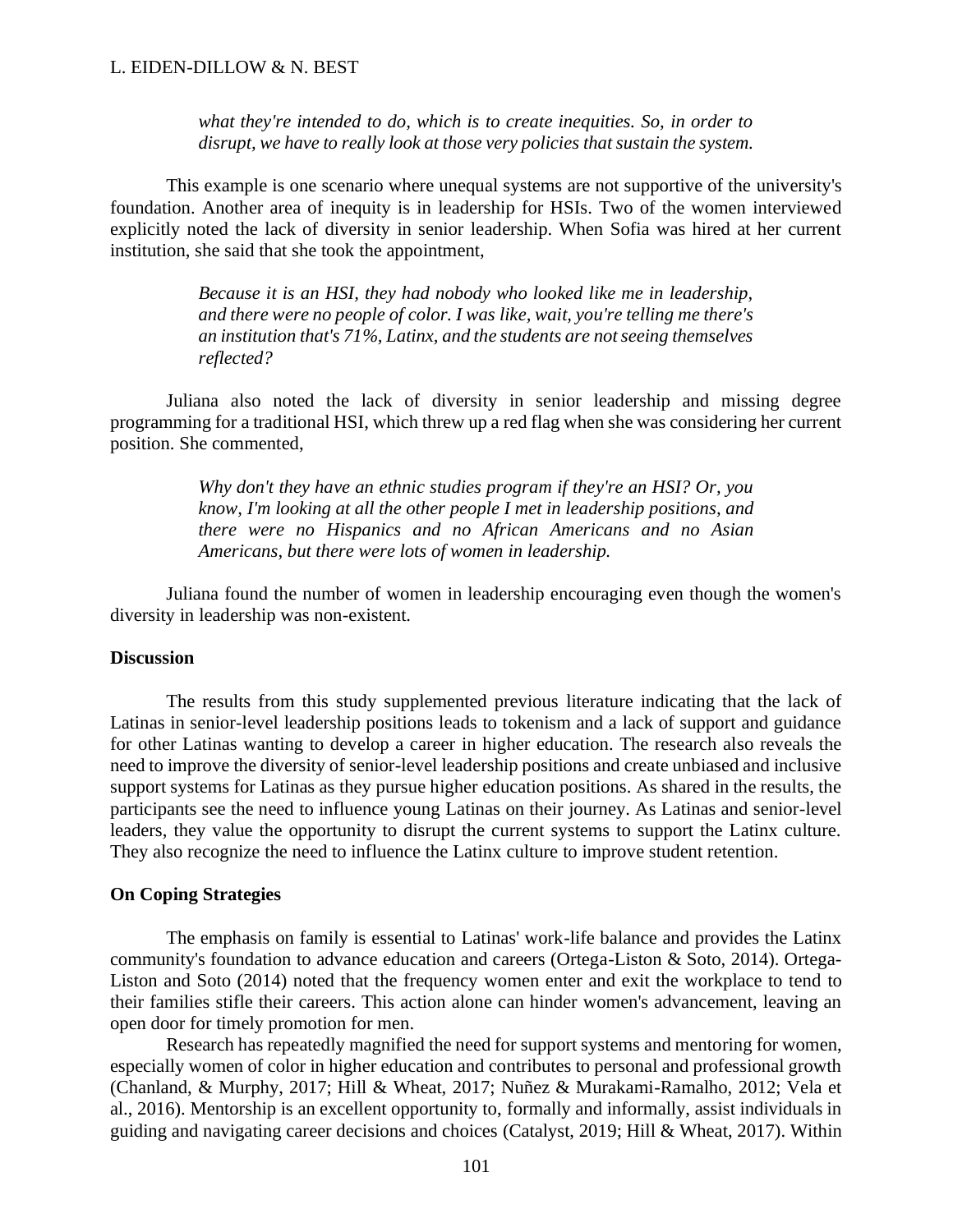this study, all women noted the importance of mentorship even if they had not previously experienced a relationship with a mentor. The women overwhelmingly emphasized the need to mentor aspiring women in higher education, aligning with research by Vela et al. (2016), concluding that Latinx students with positive mentors could increase their sense of self-belonging, resulting in more significant academic success and retention.

Considering there is a lack of women of color, especially Latinas, in senior-level positions, finding a male mentor might help women accomplish more significant success in navigating the traditional "good 'ole boy" network (Hill & Wheat, 2017). As Katrina specifically noted, successful mentor relationships from men and, more specifically, White men have benefited her career. With a more significant number of men in senior leadership positions, tapping into men's mentorship for women's advancement is crucial (Hill & Wheat, 2017; Nuñez & Murakami-Ramalho, 2012; Valerio & Sawyer, 2016).

## **On Challenging the System**

The number of Latinx students continues to flood university enrollment, yet Latinas' advancement continues to be minimal. In this research, the Latinas recognized their isolation at the top and how they are tokens in their positions. According to Niemann (2016), "tokens are rare persons of their demographic groups within the context, especially in contrast with majority, numerical dominants" (p. 452). Because several of these women are the single Latina representation at the top, they experience tokenism and are marginalized more than others in their institution (Nixon, 2017). Identity taxation, as clarified by Rideau (2019), builds upon tokenism to include the idea of conducting "any labor—physical, mental, or emotional—due to their membership in a historically marginalized group within their department or university" (p. 1). This extreme tokenism or identity taxation level can lead to feelings of exhaustion and isolation, creating a barrier for their continued work to promote their race and gender (Nixon, 2017; Ortega-Liston & Soto, 2014; Rideau, 2019).

Gender and racial inequality have plagued the higher education profession for years, yet changes have not sufficiently created supportive and diverse leadership and faculty teams (Rideau, 2019). In a study focused on hiring, the results indicated that when there are two or more minorities in the hiring pool, the statistics change, which changes the status quo. The minority is now the favorable candidate (Johnson et al., 2016). In reflection, our study identified the challenge of going beyond saturating the pipeline with gender and race-specific candidates or developing mentor programs. However, these efforts can be useful to an extent. Systemic ideas and processes hinder the advancement of Latinas and, therefore, stifle the opportunity for advancement.

The participants shared stories and examples of barriers beyond the individuals, alluding to issues in the higher education systems themselves. Systemic inequities left an impression that traditional higher education processes need to be reviewed, changed, and implemented for equality to exist. Burkinshaw and White (2017) posit the need to re-envision work cultures and move away from traditionally masculine structures in higher education. Reworking a system that allows individual talents to shine rather than suppressing their efforts would positively change the system rather than continually focus on changing the individual. Latinas can have the support of each other and others, but unless the system equally allows Latinas to advance by removing systemic barriers, diversity advancement suppression will continue.

Examining the system inequities with a non-biased yet supportive view would enhance the educational diversity spectrum leaving room for the support and advancement of all people of color, especially Latinas. The Latinx population is the fastest-growing, least retained population, and they are the fastest-growing population enrolled in higher education institutions, with 67%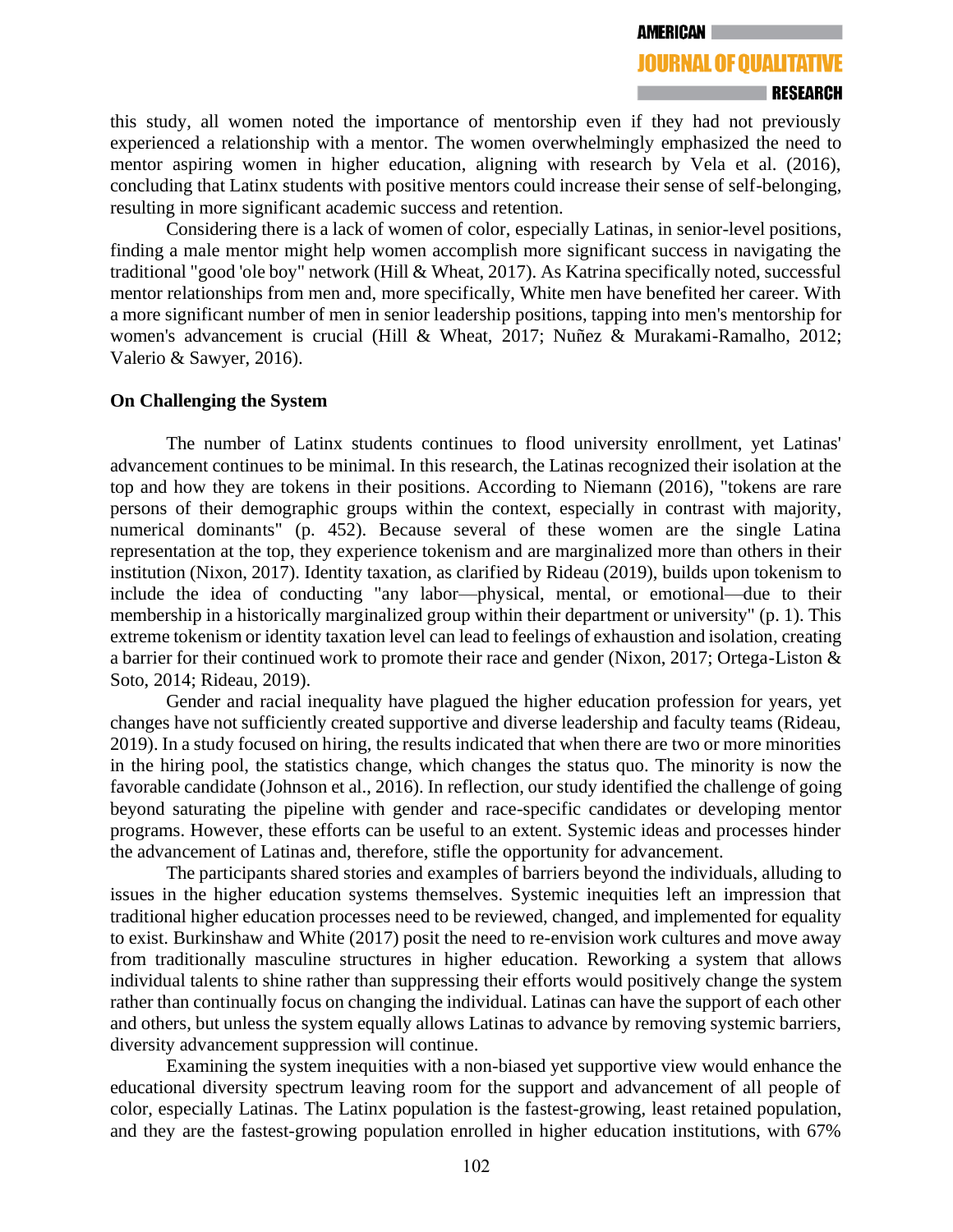attending HSIs (Excelencia in Education, 2020a). However, the Latinas still only hold .88% of presidential positions in higher education (ACE, 2018). Faculty representation is also low with both tenured and non-tenured ranks are 2% (National Center for Education Statistics, 2018, as cited in Rideau, 2019). Seven out of eight Latinas interviewed currently hold a senior-level position at an HSI, yet they recognize the underrepresentation of Latinx staff at their institutions. Flink (2018) indicated that HSIs play a significant role in Latinx students' success. Garcia et al. (2019) noted that while federal designation for an HSI is 25% of undergraduate FTE, HSI's title does not represent an institution that genuinely serves or supports the Latinx student. Each institution is unique in its offerings while equally sitting under the HSI umbrella. Recognizing the low representation of Latinx leadership at the participant's institutions is an indication that federally defined HSI designation does not incorporate a true reflection of what it takes to support the Latinx student on the institutional level.

#### **Implications**

As the Latinx population increases and universities diversify, developing inclusive practices, including hiring, system development, and HSI designation, will create a more inclusive and supportive university environment. Direct implications revealed that the number of Latinas in top leadership positions are minimal compared to enrollment, and senior-level leaders are utilized to their fullest. Having a more robust representation of Latinas at the top will directly reflect the student enrollment numbers and allow an increase in mentorship and student retention and decrease tokenism and invite a system that promotes equality. Current leadership on campuses should consider consciously adopting hiring practices inclusive of all gender and races to attract and retain qualified faculty staff and develop a balanced leadership. Human resources departments should be mindful of how hiring practices affect the talent they select. Developing policies and training to educate departments on inclusive practices, including increasing the hiring pool, would be a step toward equality.

Understanding the importance of support and mentorship is essential for Latinas entering the higher education profession, including faculty and research positions. The Latinas in this study noted the need for mentorship even if they had not experienced a mentor during their journey. Developing relationships with others experiencing a similar journey could positively influence Latinas.

Participants in this study noted the misalignment of the HSI designation with the lack of Latinx leaders at the top. A 25% enrollment of Latinx undergraduate students is currently the only characteristic needed for a university to receive HSI designation. While many institutions may see themselves as an HSI, this designation does not indicate that a university is holistically dedicated to supporting Latinx students. Many leaders are currently charged with making impactful decisions for the university, yet they are not representative of its majority population. Revisiting the definition of an HSI and how a university receives federal funding would be an impactful way to support the students' lives they serve and support.

#### **Limitations and Future Research**

Our study conveyed the lived experiences of eight Latinas currently working in California and Colorado. Although their experiences may be similar to other Latinx professionals, other senior-level administrators' experiences may not be the same because of position differences or institutional policy and makeup. Although this study confirmed past research that Latinas are isolated at the top and often become a token of diversity for their institution, the study also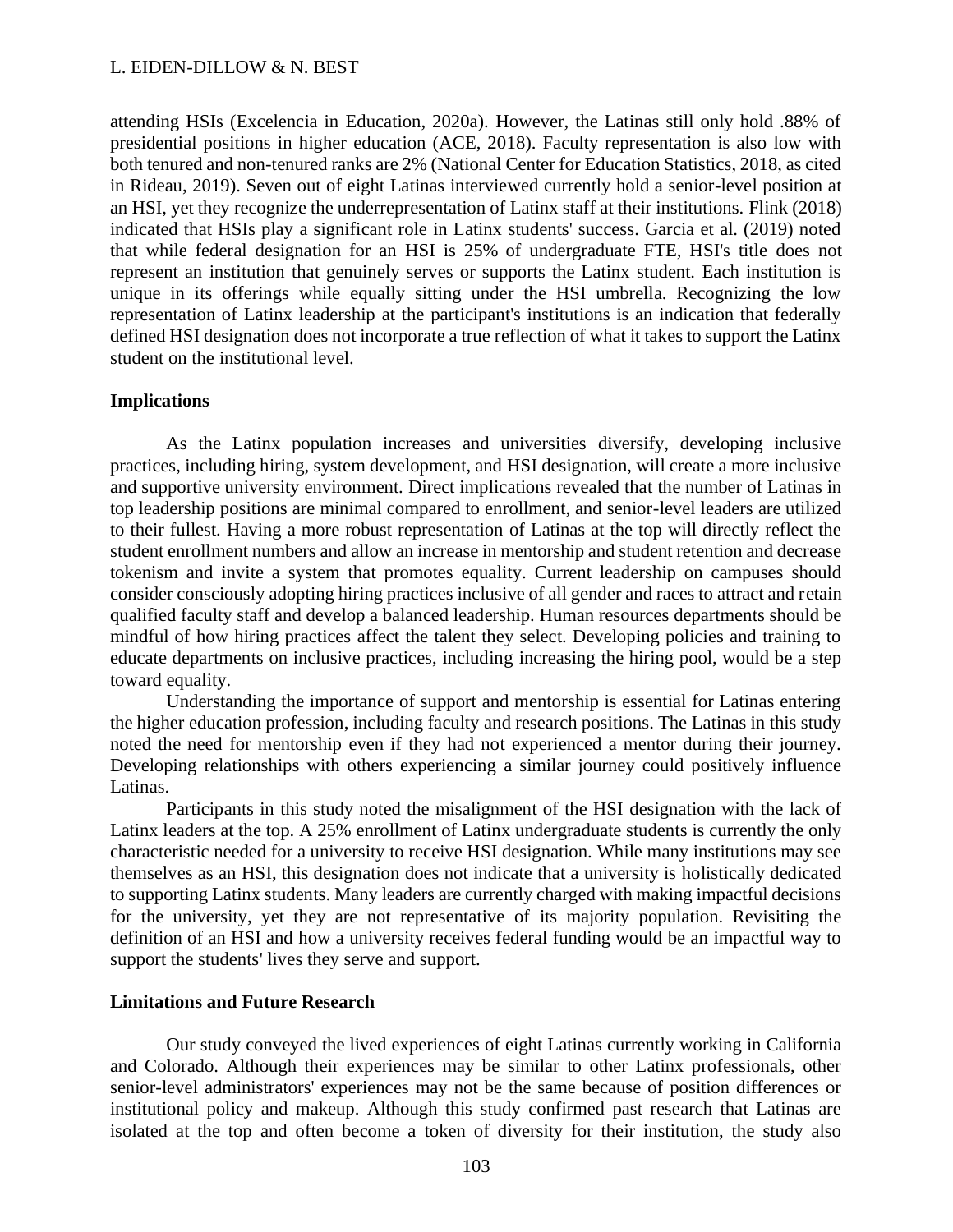uncovered system inequalities. How Hispanic-serving Institutions are defined and future research on the impact of diversity within senior-level leadership could help universities develop strategies and improve retention and completion rates of the fastest-growing population on a college campus today; the Latinx student.

# **Conclusion**

The Latinx student population is the fastest-growing population, yet education attainment has not improved (ACE, 2019). This study confirmed previous research surrounding the positive impact of mentor programs and the tokenism of Latinas resulting from the low number of Latinas in senior-level positions. However, systemic inequalities were highlighted; uncovering universities' need to review current practices with an equivalent lens. This article also announced that HSIs are not an accurate representation of how an institution can holistically support and foster a positive Latinx population. Further examination of HSI designation, including the representation of Latinx in staff, faculty, and leadership roles is needed to develop a supportive and inclusive community.

# **References**

- Abdul-Raheem, J. (2016). Faculty diversity and tenure in higher education. *Journal of Cultural Diversity, 23*(2), 53-56.
- Aguilar-Smith, S. (2021). Seeking to serve or \$erve? Hispanic-serving institutions' race-evasive pursuit of racialized funding. *AERA Open*, *7*(1), 1-15. https://doi.org/10.1177/23328584211057097
- American Council on Education. (2018). *American college president study: Minority presidents.* <http://www.aceacps.org/minority-presidents/>
- American Council on Education. (2019). *Race and ethnicity in higher education: A status report.* <https://www.equityinhighered.org/>
- Brinkmann, S., & Kvale, S. (2005). Confronting the ethics of qualitative research. *Journal of Constructivist Psychology, 18*, 157-181. https://doi.org/10.1080/10720530590914789
- Burkinshaw, P., & White, K. (2017). Fixing the women or fixing universities: Women in HE Leadership. *Administrative Sciences (2016-3387), 7*(3), 1-14. <https://doi.org/10.3390/admsci7030030>
- Capers, J. K. (2019). Representation's effect on Latinx college graduation rates. Social *Science Quarterly, 100*(4), 1112-1128. https://doi.org/10.1111/ssqu.12639
- Catalyst. (2019). *Pyramid: Women in S & P 500 companies.* <https://www.catalyst.org/research/women-in-sp-500-companies/>
- Chanland, D. E., & Murphy, W. M. (2017). Propelling diverse leaders to the top: A developmental network approach. *Human Resource Management, 2018*(57), 111-126. https://doi.org/10.1002/hrm.21842
- Cho, S., Crenshaw, K. W., & McCall, L. (2013). Toward a field of intersectionality studies: Theory, applications, and praxis. *Signs, 38*(4), 785-810.<https://doi.org/10.1086/669608>
- Diaz, T., & Bui, N. H. (2017). Subjective well-being in Mexican and Mexican American women: The role of acculturation, ethnic identity, gender roles, and perceived social support. *Journal of Happiness Studies: An Interdisciplinary Forum on Subjective Well-Being, 18*(2), 607–624.<https://doi.org/10.1007/s10902-016-9741-1>
- Ely, R. J., Ibarra, H., & Kolb, D. M. (2011). Taking gender into account: Theory and design for women's leadership development programs. *Academy of Management Learning & Education, 10*(3), 474–493.<https://doi.org/10.5465/amle.2010.0046>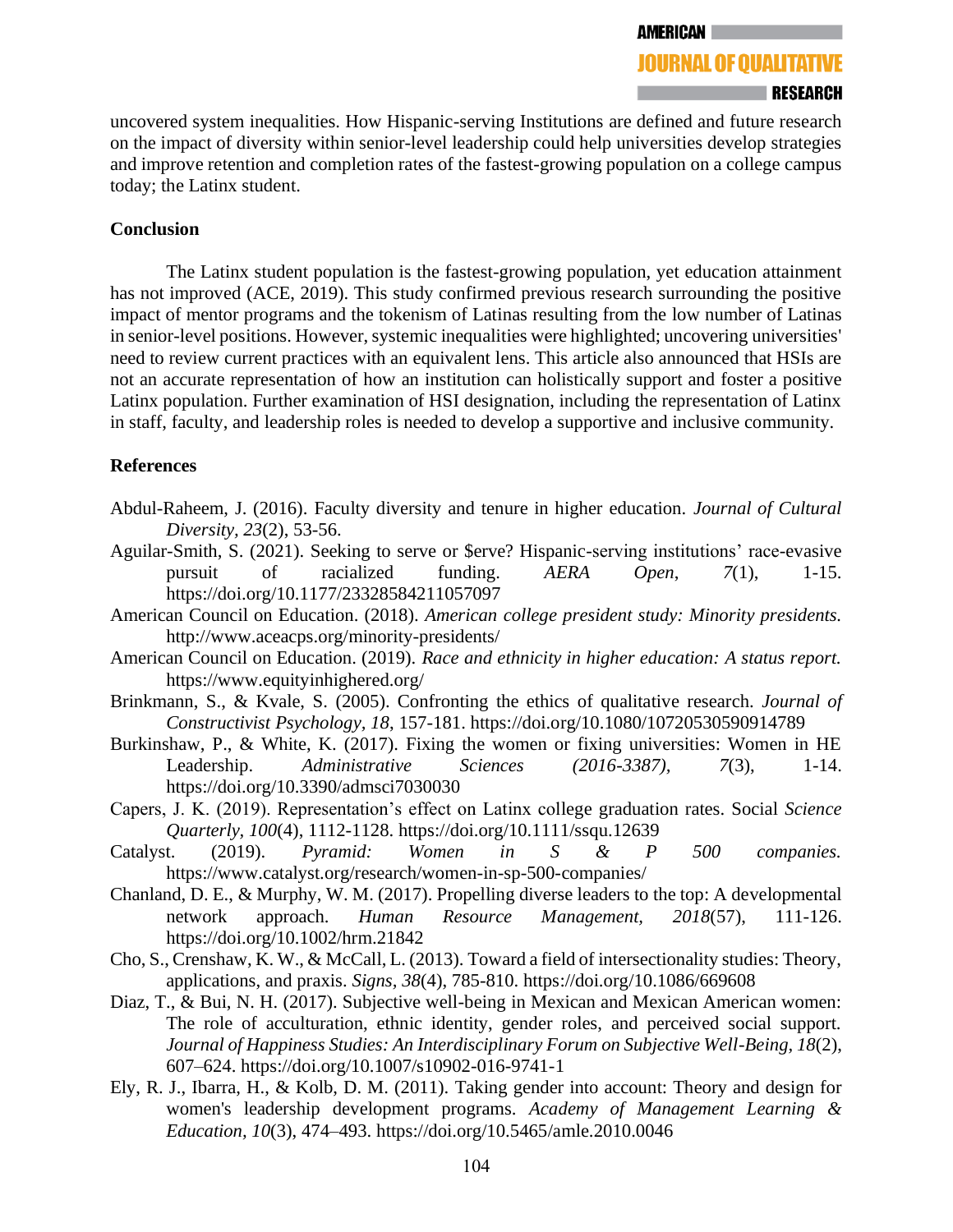- Excelencia in Education. (2015). *The condition of Latinos in education: 2015 factbook.* [https://www.edexcelencia.org/research/publications/condition-latinos-education-2015](https://www.edexcelencia.org/research/publications/condition-latinos-education-2015-factbook) [factbook](https://www.edexcelencia.org/research/publications/condition-latinos-education-2015-factbook)
- Excelencia in Education. (2020a). *Hispanic-serving institutions (HSIs) and the changing landscape.* [https://www.edexcelencia.org/hispanic-serving-institutions-hsis-and-changing](https://www.edexcelencia.org/hispanic-serving-institutions-hsis-and-changing-landscape)[landscape](https://www.edexcelencia.org/hispanic-serving-institutions-hsis-and-changing-landscape)
- Excelencia in Education. (2020b). *Latino college completion: United States.* [https://www.edexcelencia.org/sites/default/files/LCCStateStats/Exc-2020-50StateFS-](https://www.edexcelencia.org/sites/default/files/LCCStateStats/Exc-2020-50StateFS-USA-05.pdf)[USA-05.pdf](https://www.edexcelencia.org/sites/default/files/LCCStateStats/Exc-2020-50StateFS-USA-05.pdf)
- Flink, P. J. (2018). Latinos and higher education: A literature review. *Journal of Hispanic Higher Education, 17(*4), 402–414.<https://doi.org/10.1177/1538192717705701>
- Flores, A. (2017). *How the U.S. Hispanic population is changing.* [https://www.pewresearch.org/fact-tank/2017/09/18/how-the-u-s-hispanic-population-is](https://www.pewresearch.org/fact-tank/2017/09/18/how-the-u-s-hispanic-population-is-changing/)[changing/](https://www.pewresearch.org/fact-tank/2017/09/18/how-the-u-s-hispanic-population-is-changing/)
- Garcia, G. A., Ramirez, J. J., Patrón, O. E., & Cristobal, N. L. (2019). Constructing an HSI organizational identity at three Hispanic-serving institutions in the Midwest: Ideal versus current identity. *Journal of Higher Education, 90*(4), 513–538. <https://doi.org/10.1080/00221546.2018.1522198>
- Gasman, M., Abiola, U., & Travers, C. (2015). Diversity and senior leadership at elite institutions of higher education. *Journal of Diversity in Higher Education*, *8*(1), 1-14. <https://doi.org/10.1037/a0038872>
- Griffin, K. A. (2019). *Redoubling our efforts: How institutions can affect facultydiversity*. [https://www.equityinhighered.org/resources/report-downloads/#invited\\_essays pdf](https://www.equityinhighered.org/resources/report-downloads/%23invited_essays%20pdf)
- Hannum, K. M., Muhly, S. M., Shockley-Zalabak, P. S., & White, J. S. (2015). Women leaders within higher education in the United States: Supports, barriers, and experiences of being a senior leader. *Advancing Women in Leadership, 35*, 65-75.
- Hill, L. H., & Wheat, C. A. (2017). The influence of mentorship and role models on university women leaders' career paths to university presidency. *The Qualitative Report, 22*(8), 2090- 2011.
- Hispanic Association of Colleges & Universities (HACU). (2017). *Number of Hispanic-serving institutions in U.S. increases; Reflects growing student enrollment.* <https://www.hacu.net/NewsBot.asp?MODE=VIEW&ID=1769>
- Johnson, H. L. (2017). *Pipelines, pathways, and institutional leadership: An update on the status of women in higher education*. [https://www.acenet.edu/Documents/HES-Pipelines-](https://www.acenet.edu/Documents/HES-Pipelines-Pathways-and-Institutional-Leadership-2017.pdf)[Pathways-and-Institutional-Leadership-2017.pdf](https://www.acenet.edu/Documents/HES-Pipelines-Pathways-and-Institutional-Leadership-2017.pdf)
- Johnson, S. K., Hekman, D. R., & Chan, E. T. (2016). *If there's only one woman in your candidate pool, there's statistically no chance she'll be hired.* Harvard Business Review. https://hbr.org/2016/04/if-theres-only-one-woman-in-your-candidate-pool-theresstatistically-no-chance-shell-be-hired
- Karkouti, I. M. (2016). Professional leadership practices and diversity issues in the U.S. higher education system: A research synthesis. *Education, 136*(4), 405-412.
- Kellerman, B., & Rhode, D. L. (2017). Women at the top: The pipeline as pipe dream. *About Campus, 21*, 11-18. https://doi.org/10.1002/abc.21275
- Krogstad, J. M. (2014). *With fewer new arrivals, Census lowers Hispanic population projections.* [https://www.pewresearch.org/fact-tank/2014/12/16/with-fewer-new-arrivals-census](https://www.pewresearch.org/fact-tank/2014/12/16/with-fewer-new-arrivals-census-lowers-hispanic-population-projections-2/)[lowers-hispanic-population-projections-2/](https://www.pewresearch.org/fact-tank/2014/12/16/with-fewer-new-arrivals-census-lowers-hispanic-population-projections-2/)
- Krogstad, J. M. (2016). *5 facts about Latinos and education.* [https://www.pewresearch.org/fact](https://www.pewresearch.org/fact-tank/2016/07/28/5-facts-about-latinos-and-education/)[tank/2016/07/28/5-facts-about-latinos-and-education/](https://www.pewresearch.org/fact-tank/2016/07/28/5-facts-about-latinos-and-education/)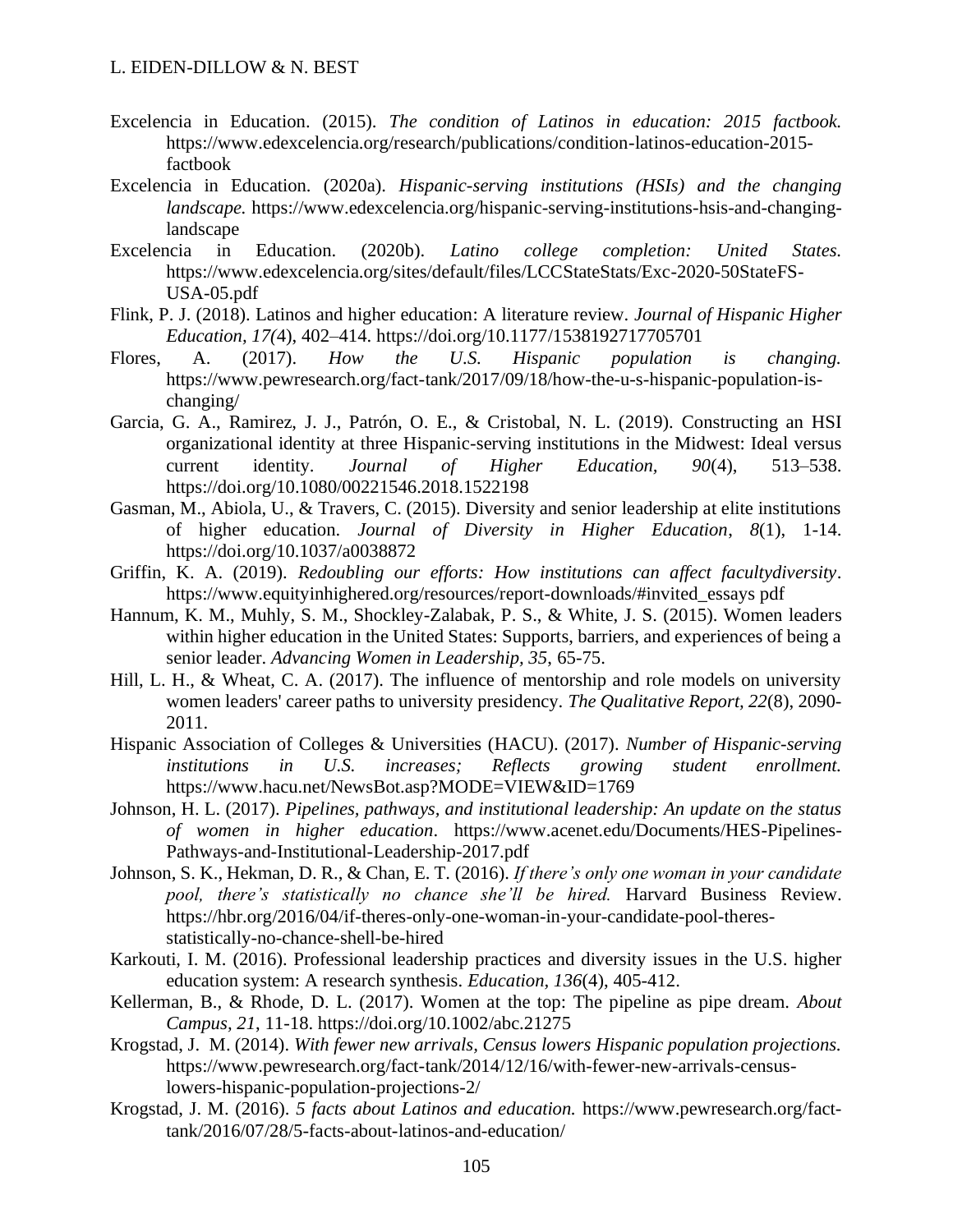- Longman, K. A., & Anderson, P. S. (2016). Women in leadership: The future of Christian higher education. *Christian Higher Education*, 15(1/2), 24-37. https://doi.org/10.1080/15363759.2016.1107339
- Niemann, Y. F. (2016). The social ecology of tokenism in higher education. *Peace Review, 28*(4), 451–458.<https://doi.org/10.1080/10402659.2016.1237098>
- Nixon, M. L. (2017). Experiences of women of color university chief diversity officers. *Journal of Diversity in Higher Education.10*(4), 301-317.<https://doi.org/10.1037/dhe0000043>
- Nuñez, A. M., & Murakami-Ramalho, E. (2012). *The demographic dividend: Why the success of Latino faculty and students is critical.* [http://www.aaup.org/article/demographic](http://www.aaup.org/article/demographic-dividend%23.Uw0UTIWhbME)[dividend#.Uw0UTIWhbME](http://www.aaup.org/article/demographic-dividend%23.Uw0UTIWhbME)
- Ortega-Liston, R., & Rodriguez Soto, I. (2014). Challenges, choices, and decisions of women in higher education: A discourse on the future of Hispanic, Black, and Asian members of the professoriate. *Journal of Hispanic Education, 13*(4), 285-302. <https://doi.org/10.1037/dhe0000043>
- Privitera, G. J., & Ahlgrim-Delzell, L. (2019). *Research methods for education.* SAGE Publications.
- Rideau, R. (2019). "We're just not acknowledged": An examination of the identity taxation of fulltime non-tenure-track Women of Color faculty members. *Journal of Diversity in Higher Education*, *14*(2), 161-173.<https://doi.org/10.1037/dhe0000139>
- Rodriguez, C., Martinez, M. A., & Valle, F. (2016). Latino educational leadership across the pipeline: For Latino communities and Latina/o leaders. *Journal of Hispanic Higher Education, 15*(2), 136-153. [http://dx.doi.org/10.1177/1538192715612914](http://dx.doi.org/10.1177/1538192715612914 )
- Sanchez-Hucles, J. V., & Davis, D. D. (2010). Women and women of color in leadership: Complexity, identity, and intersectionality. *American Psychology, 65*(3), 171-181. https://doi.org/10.1037/a0017459
- Shields, S. A. (2008). Gender: An intersectionality perspective. *Sex Roles, 2008*(59). https://doi.org/10.1007/s11199-008-9501-8
- Strayhorn, T. L. (2017). Using intersectionality in student affairs research. *New Directions for Student Services, 2017*(157), 57-67.<https://doi.org/10.1002/ss.20209>
- U.S. Department of Education. (2020). *Office of postsecondary education, Hispanics-serving institutions division-home page.* <https://www2.ed.gov/about/offices/list/ope/idues/hsidivision.html>
- Valerio, A. M., & Sawyer, K. (2016, December 7). *The men who mentor women.* Harvard Business Review.<https://hbr.org/2016/12/the-men-who-mentor-women>
- van Manen. M. (1990). *Researching lived experience: Human science for an action sensitive pedagogy.* State University of New York.
- Vela, J. C., Ikonomopoulos, J., Hinojosa, K., Gonzalez, S. L., Duque, O., & Calvillo, M. (2016). The impact of individual, interpersonal, and institutional factors on Latina/o college students' life satisfaction. *Journal of Hispanic Higher Education, 13*(3), 260-276. [https://doi.org/10.1177/1538192715592925](https://doi.org/10.1177/1538192715592925 )
- Zerquera, D. D., & Gross, J. P. K. (2017). Context matters: A critical consideration of Latina/o student success outcomes within different institutional contexts. *Journal of Hispanic Higher Education, 16(*3), 209-231. [https://doi.org/10.1177/1538192715612915](http://dx.doi.org/10.1177/1538192715612915 )